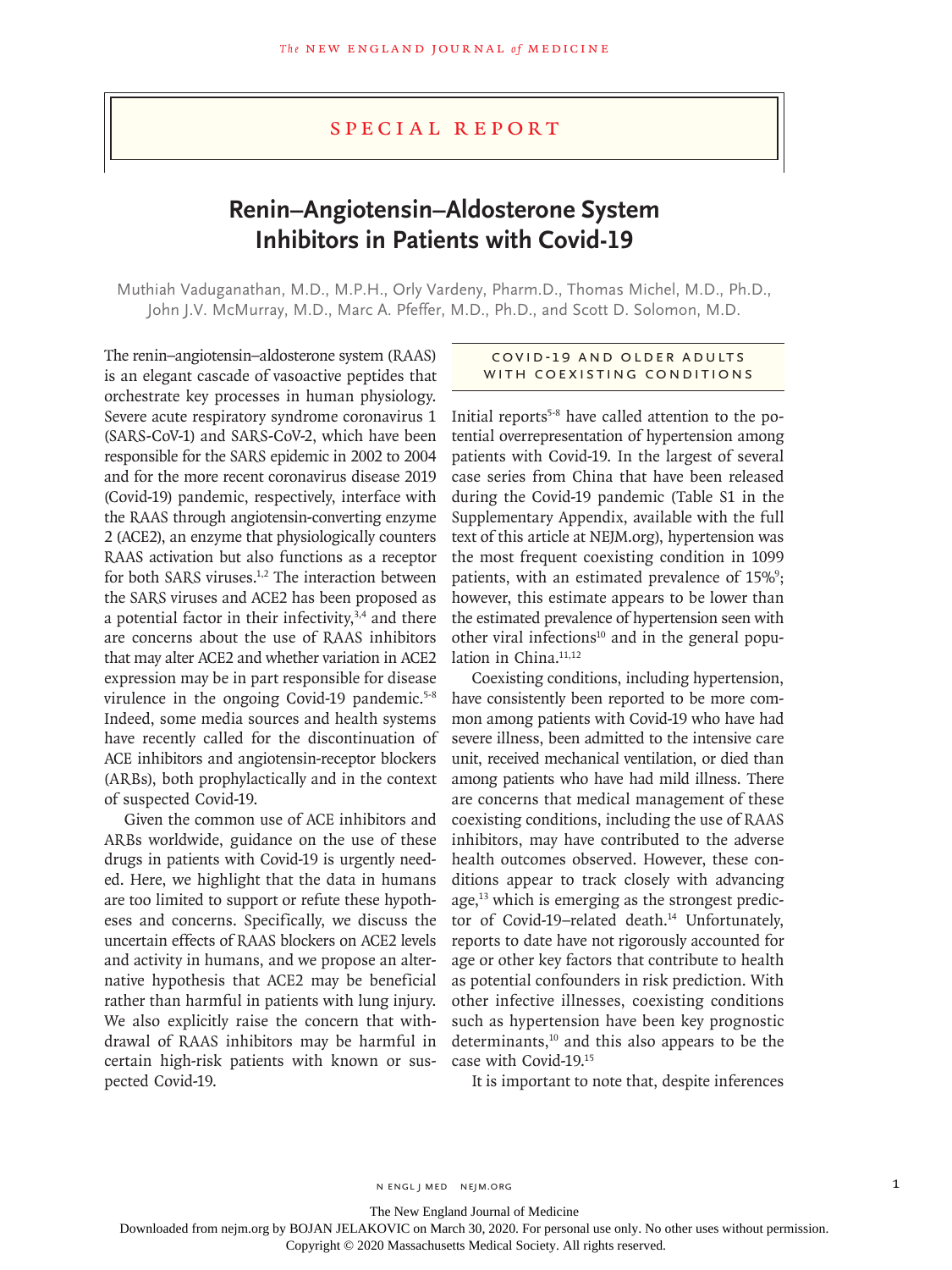about the use of background RAAS inhibitors, specific details have been lacking in studies (Table S1). Population-based studies have estimated that only 30 to 40% of patients in China who have hypertension are treated with any antihypertensive therapy; RAAS inhibitors are used alone or in combination in 25 to 30% of these treated patients.11,12 Given such estimates, only a fraction of patients with Covid-19, at least in China, are anticipated to have been previously treated with RAAS inhibitors. Data showing patterns of use of RAAS inhibitors and associated health outcomes that rigorously account for treatment indication and illness severity among patients with Covid-19 are needed.

### UNCERTAIN EFFECTS OF RAAS Inhibitors on ACE2 in Humans

Tissue-specific and circulating components of the RAAS make up a complex intersecting network of regulatory and counterregulatory peptides (Fig. 1). ACE2 is a key counterregulatory enzyme that degrades angiotensin II to angiotensin-(1–7), thereby attenuating its effects on vasoconstriction, sodium retention, and fibrosis. Although angiotensin II is the primary substrate of ACE2, that enzyme also cleaves angiotensin I to angiotensin-(1–9) and participates in the hydrolysis of other peptides.<sup>16</sup> In studies in humans, tissue samples from 15 organs have shown that ACE2 is expressed broadly, including in the heart and kidneys, as well as on the principal target cells for SARS-CoV-2 (and the site of dominant injury), the lung alveolar epithelial cells. $17$  Of interest, the circulating levels of soluble ACE2 are low and the functional role of ACE2 in the lungs appears to be relatively minimal under normal  $conditions<sup>18</sup>$  but may be up-regulated in certain clinical states.

Because ACE inhibitors and ARBs have different effects on angiotensin II, the primary substrate of ACE2, the effects of these agents on ACE2 levels and activity may be anticipated to differ. Despite substantial structural homology between ACE and ACE2, their enzyme active sites are distinct. As a result, ACE inhibitors in clinical use do not directly affect ACE2 activity.<sup>19</sup> Experimental animal models have shown mixed findings with respect to the effects of ACE inhibitors on ACE2 levels

or activity in tissue.20-25 Similarly, animal models have had inconsistent findings with respect to the effects of ARBs on ACE2, with some showing that ARBs may increase messenger RNA expression or protein levels of ACE2 in tissue $21,26-34$  and others showing no effect.<sup>23</sup>

In contrast to available animal models, there are few studies in humans regarding the effects of RAAS inhibition on ACE2 expression. In one study, the intravenous administration of ACE inhibitors in patients with coronary artery disease did not influence angiotensin-(1–7) production, a finding that calls into question whether ACE inhibitors have any direct effects on ACE2-directed angiotensin II metabolism.35 Similarly, in another study, among patients with hypertension, angiotensin-(1–7) levels appeared to be unaffected after initial treatment with the ACE inhibitor captopril; however, with exposure to captopril monotherapy over a period of 6 months, angioten $sin-(1-7)$  levels increased.<sup>36</sup> Furthermore, few studies have examined plasma ACE2 activity or urinary ACE2 levels in patients who have received long-term treatment with RAAS inhibitors. In cross-sectional studies involving patients with heart failure,<sup>37</sup> atrial fibrillation,<sup>38</sup> aortic stenosis,<sup>39</sup> and coronary artery disease,<sup>40</sup> plasma ACE2 activity was not higher among patients who were taking ACE inhibitors or ARBs than among untreated patients. In a longitudinal cohort study involving Japanese patients with hypertension, urinary ACE2 levels were higher among patients who received long-term treatment with the ARB olmesartan than among untreated control patients, but that association was not observed with the ACE inhibitor enalapril or with other ARBs (losartan, candesartan, valsartan, and telmisartan).41 Previous treatment with ACE inhibitors was associated with increased intestinal messenger RNA levels of ACE2 in one study, but that association was not observed with  $ARBs^{25}$ ; data are lacking regarding the effects of RAAS inhibitors on lung-specific expression of ACE2.

These seemingly conflicting data indicate the complexity underlying RAAS responses to pathway modulators and reinforce the concept that findings from preclinical models may not readily translate to human physiology. Such data do suggest that effects on ACE2 should not be assumed to be uniform across RAAS inhibitors or even in

2 N ENGL J MED NEJM.ORG

The New England Journal of Medicine

Downloaded from nejm.org by BOJAN JELAKOVIC on March 30, 2020. For personal use only. No other uses without permission.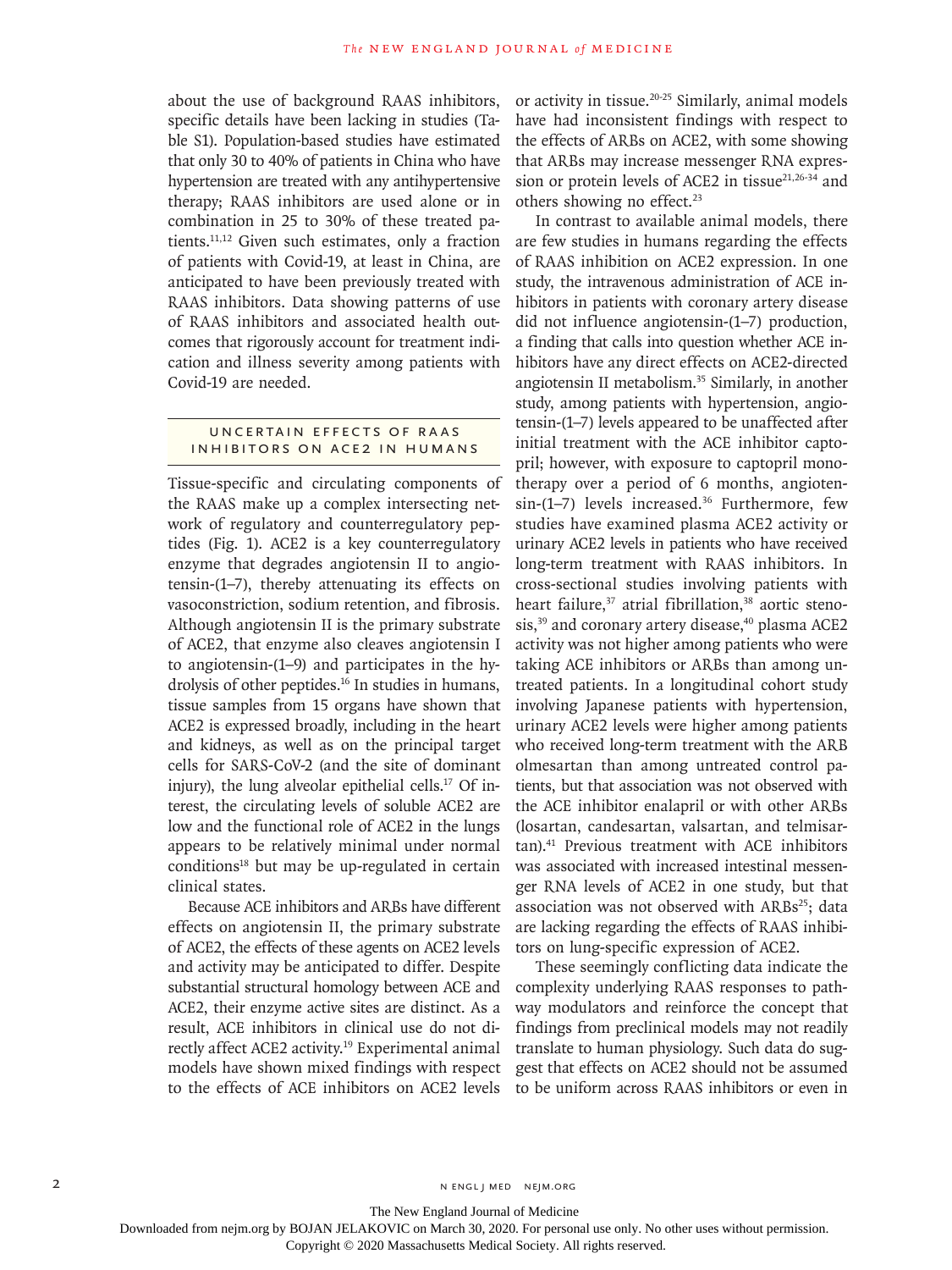

response to therapies within a given drug class.<sup>41</sup> It is important to note that the plasma ACE2 level may not be a reliable indicator of the activity of the full-length membrane-bound form, in part because ACE2 is shed from the membrane, a process that appears to be separately regulated by an endogenous inhibitor. $42$  In addition to the degree of expression, the biologic relevance of ACE2 may vary according to tissue and clinical state. Unfortunately, data showing the effects of ACE inhibitors, ARBs, and other RAAS inhibitors on lung-specific expression of ACE2 in experimental animal models and in humans are lacking. Furthermore, even if RAAS inhibitors modify ACE2 levels or activity (or both) in target tissue beds, clinical data are lacking to indicate whether this would in turn facilitate greater engagement and entry of SARS-CoV-2 spike protein. Further mechanistic studies in humans are needed to better define the unique interplay between SARS-CoV-2 and the RAAS network.

#### POTENTIAL FOR BENEFIT RATHER THAN Harm of RAAS Blockers in Covid-19

SARS-CoV-2 appears not only to gain initial entry through ACE2 but also to subsequently downregulate ACE2 expression such that the enzyme is unable to exert protective effects in organs. It has been postulated but unproven that unabated angiotensin II activity may be in part responsible for organ injury in Covid-19.<sup>43,44</sup> After the initial engagement of SARS-CoV-2 spike protein, there is subsequent down-regulation of ACE2 abundance

The New England Journal of Medicine

Downloaded from nejm.org by BOJAN JELAKOVIC on March 30, 2020. For personal use only. No other uses without permission.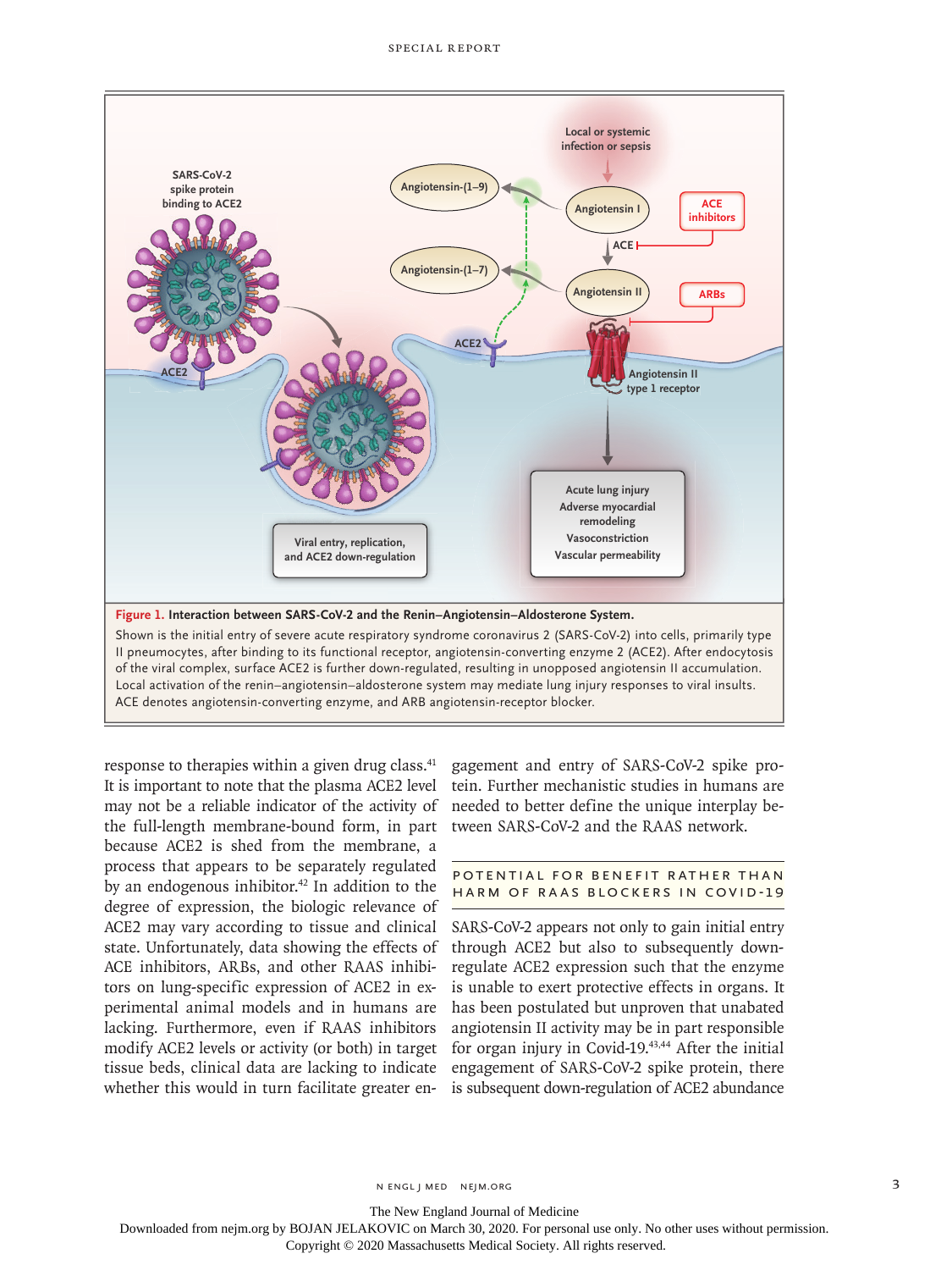on cell surfaces.45 Continued viral infection and replication contribute to reduced membrane ACE2 expression, at least in vitro in cultured cells.<sup>46</sup> Down-regulation of ACE2 activity in the lungs facilitates the initial neutrophil infiltration in response to bacterial endotoxin<sup>47</sup> and may result in unopposed angiotensin II accumulation and local RAAS activation. Indeed, in experimental mouse models, exposure to SARS-CoV-1 spike protein induced acute lung injury, which is limited by RAAS blockade.<sup>45</sup> Other mouse models have suggested that dysregulation of ACE2 may mediate acute lung injury that is secondary to virulent strains of influenza<sup>48,49</sup> and respiratory syncytial virus.50 In a small study, patients with Covid-19 appeared to have elevated levels of plasma angiotensin II, which were in turn correlated with total viral load and degree of lung injury.<sup>44</sup> Restoration of ACE2 through the administration of recombinant ACE2 appeared to reverse this devastating lung-injury process in preclinical models of other viral infections<sup>49,50</sup> and safely reduced angiotensin II levels in a phase 2 trial evaluating acute respiratory distress syndrome in humans.<sup>51</sup>

Dysregulated ACE2 may theoretically also attenuate cardioprotection in the context of myocardial involvement and abnormal pulmonary hemodynamics<sup>52,53</sup> in Covid-19. Markers of myocardial injury have been shown to be elevated during the disease course of Covid-1954 and to increase rapidly with clinical deterioration and preceding death.<sup>14</sup> Many viruses are cardiotropic, and subclinical viral myocarditis is commonly seen in viremia associated with a wide range of infectious agents. ACE2 has a well-recognized role in myocardial recovery and injury response; in one study, ACE2 knockout in animal models contributed to adverse left ventricular remodeling in response to acute injury driven by angiotensin II.55 In autopsies of patients who died from SARS, 35% of heart samples showed the presence of viral RNA, which in turn was associated with reduced ACE2 protein expression.<sup>56</sup> Administration of recombinant ACE2 normalizes angiotensin II levels in human explanted hearts with dilated cardiomyopathy.57 These hypotheses have prompted trials to test whether the provision of recombinant ACE2 protein may be beneficial in restoring balance to the RAAS network and potentially preventing organ injury (ClinicalTrials

.gov number, NCT04287686). In addition, paired trials of losartan as a treatment for Covid-19 are being conducted among patients who have not previously received treatment with a RAAS inhibitor and are either hospitalized (NCT04312009) or not hospitalized (NCT04311177).

#### MAINTENANCE OF RAAS INHIBITORS WITH KNOWN OR SUSPECTED COVID-19

Despite these theoretical uncertainties regarding whether pharmacologic regulation of ACE2 may influence the infectivity of SARS-CoV-2, there is clear potential for harm related to the withdrawal of RAAS inhibitors in patients in otherwise stable condition. Covid-19 is particularly severe in patients with underlying cardiovascular diseases,<sup>9</sup> and in many of these patients, active myocardial injury, $14,54,58-60$  myocardial stress, $59$  and cardiomyopathy<sup>59</sup> develop during the course of illness. RAAS inhibitors have established benefits in protecting the kidney and myocardium, and their withdrawal may risk clinical decompensation in high-risk patients.

Although rates of heart failure have been infrequently reported in epidemiologic reports from China to date, the prevalence of heart failure among critically ill patients with Covid-19 in the United States may be high  $(>40\%)$ .<sup>59</sup> In the Quinapril Heart Failure Trial, among patients with chronic symptomatic heart failure, withdrawal of quinapril resulted in a progressive decline in clinical status.<sup>61</sup> In the TRED-HF trial, among asymptomatic patients with heart failure with recovered left ventricular ejection fraction, the phased withdrawal of medical therapy (including RAAS inhibitors) resulted in rapid relapse of dilated cardiomyopathy.<sup>62</sup> In addition, RAAS inhibitors are a cornerstone of therapy after myocardial infarction: maintenance of therapy in the days to weeks after the index event has been shown to reduce early mortality.<sup>63</sup> Among patients with unstable clinical status, myocardial injury associated with Covid-19 may pose even higher early risks after withdrawal of RAAS inhibitors.

Withdrawal of RAAS inhibitors that are being administered for the management of hypertension may be less risky than withdrawal of RAAS inhibitors that are being administered for conditions in which they are considered guideline-

The New England Journal of Medicine

Downloaded from nejm.org by BOJAN JELAKOVIC on March 30, 2020. For personal use only. No other uses without permission.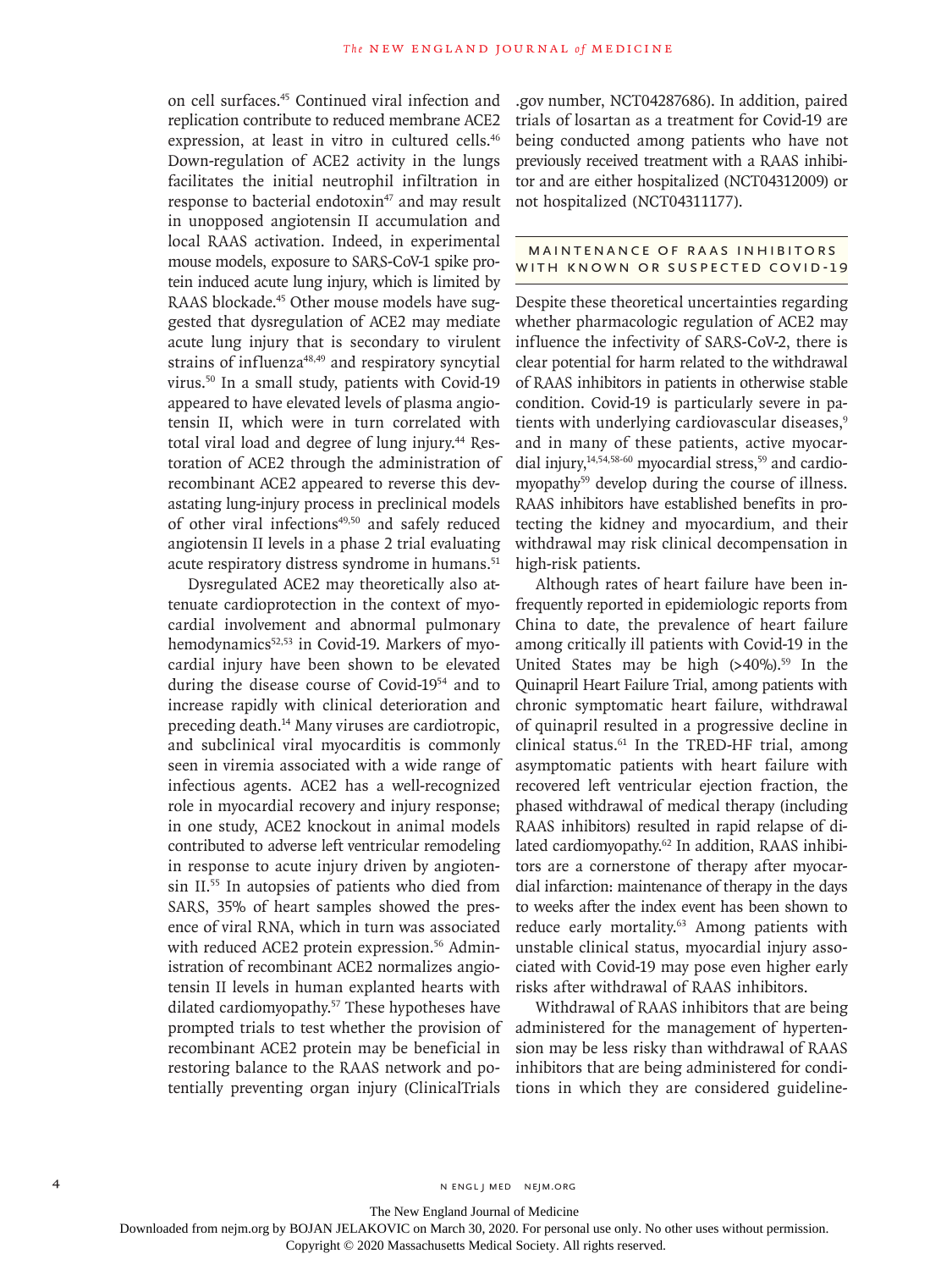challenges. Switching from a RAAS inhibitor to another antihypertensive therapy in a stable ambulatory patient may require careful follow-up to avoid rebound increases in blood pressure. In addition, selection of dose-equivalent antihypertensive therapies may be challenging in practice and may be patient-dependent. Even small and short-lived periods of blood pressure instability after a therapeutic change have been associated with excess cardiovascular risk.<sup>64-66</sup> This may be an especially important consideration in patients with Covid-19, which appears to result in a state of RAAS activation,<sup>44</sup> and in settings (e.g., China) where baseline blood-pressure control is infrequently reached at the population level. $11,12$ 

The effects of withdrawing RAAS inhibitors or switching treatments are uncertain among patients with chronic kidney disease. Although reported rates of chronic kidney disease appear to be low among hospitalized patients with Covid-19 in China (1 to 3%) (Table S1), the prevalence may be higher among patients who are critically ill and among those in other geographic regions.<sup>59</sup> Many patients have varying degrees of acute kidney injury during illness.14,67,68 For these high-risk patients, individualized treatment decisions regarding the maintenance of RAAS inhibitors that

#### **Key Points Related to the Interplay between Covid-19 and the Renin–Angiotensin–Aldosterone System**

- ACE2, an enzyme that physiologically counters RAAS activation, is the functional receptor to SARS-CoV-2, the virus responsible for the Covid-19 pandemic
- Select preclinical studies have suggested that RAAS inhibitors may increase ACE2 expression, raising concerns regarding their safety in patients with Covid-19
- Insufficient data are available to determine whether these observations readily translate to humans, and no studies have evaluated the effects of RAAS inhibitors in Covid-19
- Clinical trials are under way to test the safety and efficacy of RAAS modulators, including recombinant human ACE2 and the ARB losartan in Covid-19
- Abrupt withdrawal of RAAS inhibitors in high-risk patients, including those who have heart failure or have had myocardial infarction, may result in clinical instability and adverse health outcomes
- Until further data are available, we think that RAAS inhibitors should be continued in patients in otherwise stable condition who are at risk for, being evaluated for, or with Covid-19

directed therapy but may be associated with other are guided by hemodynamic status, renal function, and clinical stability are recommended.

> On the basis of the available evidence, we think that, despite the theoretical concerns and uncertainty regarding the effect of RAAS inhibitors on ACE2 and the way in which these drugs might affect the propensity for or severity of Covid-19, RAAS inhibitors should be continued in patients in otherwise stable condition who are at risk for, are being evaluated for, or have Covid-19 (see text box), a position now supported by multiple specialty societies (Table S2). Although additional data may further inform the treatment of high-risk patients with Covid-19, clinicians need to be cognizant of the unintended consequences of prematurely discontinuing proven therapies in response to hypothetical concerns that may be based on incomplete experimental evidence.<sup>69</sup>

> Disclosure forms provided by the authors are available with the full text of this article at NEJM.org.

> From the Cardiovascular Division, Brigham and Women's Hospital, and Harvard Medical School, Boston (M.V., T.M., M.A.P., S.D.S.); the Center for Care Delivery and Outcomes Research, Minneapolis VA Health Care System, and University of Minnesota, Minneapolis (O.V.); and the British Heart Foundation Cardiovascular Research Centre, University of Glasgow, Glasgow, United Kingdom (J.J.V.M.). Address reprint requests to Dr. Solomon at the Cardiovascular Division, Brigham and Women's Hospital, 75 Francis St., Boston, MA 02115, or at ssolomon@ bwh.harvard.edu.

This article was published on March 30, 2020, at NEJM.org.

**1.** Li W, Moore MJ, Vasilieva N, et al. Angiotensin-converting enzyme 2 is a functional receptor for the SARS coronavirus. Nature 2003;426:450-4.

- **2.** Hoffmann M, Kleine-Weber H, Schroeder S, et al. SARS-CoV-2 cell entry depends on ACE2 and TMPRSS2 and is blocked by a clinically proven protease inhibitor. Cell 2020 March 4 (Epub ahead of print).
- **3.** Li W, Zhang C, Sui J, et al. Receptor and viral determinants of SARS-coronavirus adaptation to human ACE2. EMBO J 2005; 24:1634-43.

**4.** Wrapp D, Wang N, Corbett KS, et al. Cryo-EM structure of the 2019-nCoV spike in the prefusion conformation. Science 2020;367:1260-3.

**5.** Fang L, Karakiulakis G, Roth M. Are patients with hypertension and diabetes mellitus at increased risk for COVID-19 infection? Lancet Respir Med 2020 March 11 (Epub ahead of print).

**6.** Sommerstein R, Gräni C. Preventing a COVID-19 pandemic: ACE inhibitors as a potential risk factor for fatal COVID-19. BMJ 2020;368:m810 (https://www.bmj.com/content/368/bmj.m810/rr-2).

**7.** Esler M, Esler D. Can angiotensin receptor-blocking drugs perhaps be harmful in the COVID-19 pandemic? J Hypertens 2020 March 11 (Epub ahead of print).

**8.** Diaz JH. Hypothesis: angiotensin-converting enzyme inhibitors and angiotensin receptor blockers may increase the risk of severe COVID-19. J Travel Med 2020 March 18 (Epub ahead of print).

#### The New England Journal of Medicine

Downloaded from nejm.org by BOJAN JELAKOVIC on March 30, 2020. For personal use only. No other uses without permission.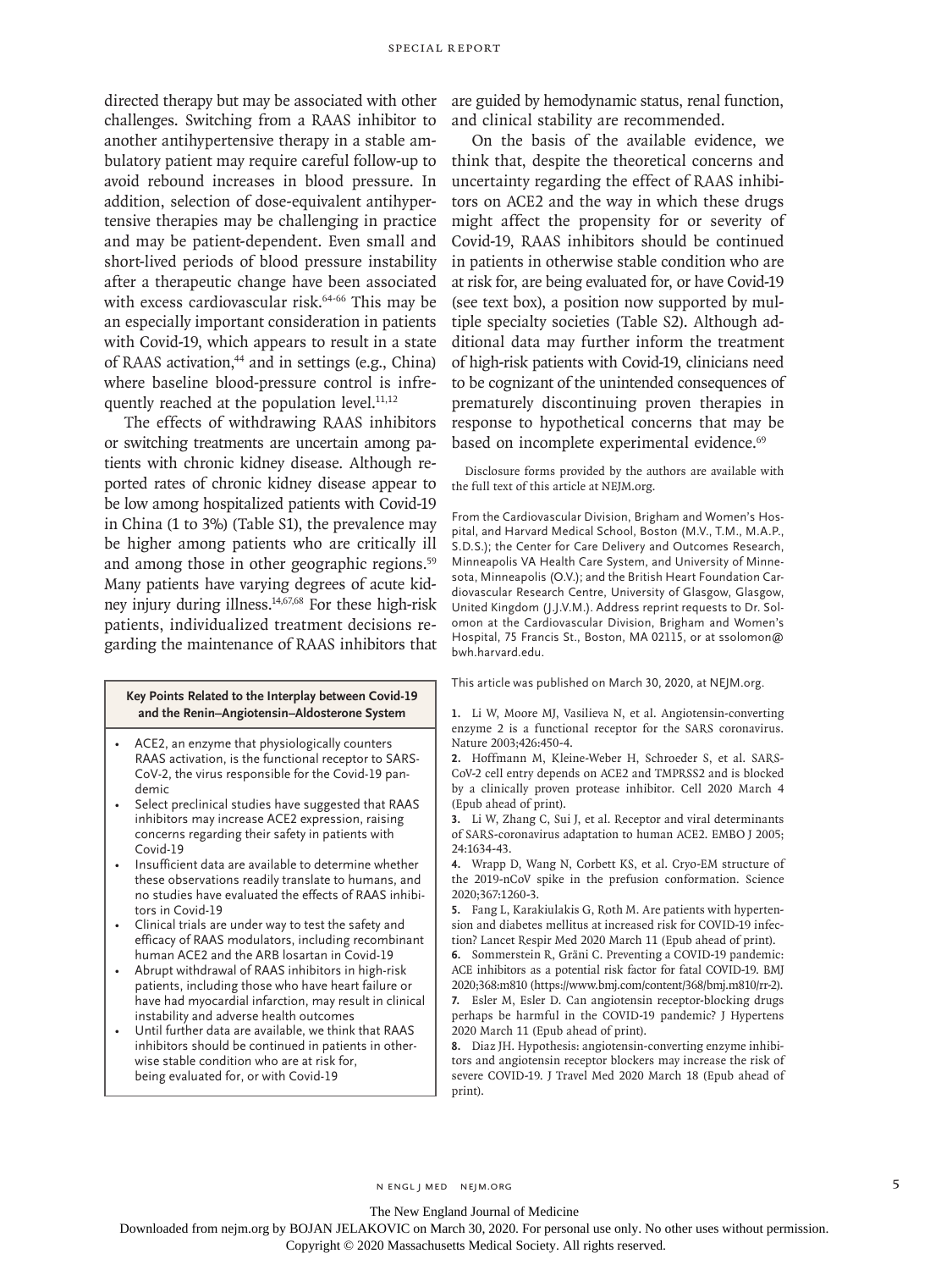**9.** Guan W, Ni Z, Hu Y, et al. Clinical characteristics of coronavirus disease 2019 in China. N Engl J Med. DOI: 10.1056/ NEJMoa2002032.

**10.** Al-Baadani AM, Elzein FE, Alhemyadi SA, Khan OA, Albenmousa AH, Idrees MM. Characteristics and outcome of viral pneumonia caused by influenza and Middle East respiratory syndrome-coronavirus infections: a 4-year experience from a tertiary care center. Ann Thorac Med 2019;14:179-85.

**11.** Wang Z, Chen Z, Zhang L, et al. Status of hypertension in China: results from the China Hypertension Survey, 2012-2015. Circulation 2018;137:2344-56.

**12.** Lu J, Lu Y, Wang X, et al. Prevalence, awareness, treatment, and control of hypertension in China: data from 1·7 million adults in a population-based screening study (China PEACE Million Persons Project). Lancet 2017;390:2549-58.

**13.** Wu JT, Leung K, Bushman M, et al. Estimating clinical severity of COVID-19 from the transmission dynamics in Wuhan, China. Nat Med 2020 (https://www.nature.com/articles/s41591 -020-0822-7).

**14.** Zhou F, Yu T, Du R, et al. Clinical course and risk factors for mortality of adult inpatients with COVID-19 in Wuhan, China: a retrospective cohort study. Lancet 2020 March 11 (Epub ahead of print).

**15.** Yang J, Zheng Y, Gou X, et al. Prevalence of comorbidities in the novel Wuhan coronavirus (COVID-19) infection: a systematic review and meta-analysis. Int J Infect Dis 2020 March 12 (Epub ahead of print).

**16.** Vickers C, Hales P, Kaushik V, et al. Hydrolysis of biological peptides by human angiotensin-converting enzyme-related carboxypeptidase. J Biol Chem 2002;277:14838-43.

**17.** Hamming I, Timens W, Bulthuis MLC, Lely AT, Navis GJ, van Goor H. Tissue distribution of ACE2 protein, the functional receptor for SARS coronavirus: a first step in understanding SARS pathogenesis. J Pathol 2004;203:631-7.

**18.** Serfozo P, Wysocki J, Gulua G, et al. Ang II (angiotensin II) conversion to angiotensin-(1-7) in the circulation is POP (prolyloligopeptidase)-dependent and ACE2 (angiotensin-converting enzyme 2)-independent. Hypertension 2020;75:173-82. **19.** Rice GI, Thomas DA, Grant PJ, Turner AJ, Hooper NM. Evaluation of angiotensin-converting enzyme (ACE), its homologue

ACE2 and neprilysin in angiotensin peptide metabolism. Biochem J 2004;383:45-51.

**20.** Hamming I, van Goor H, Turner AJ, et al. Differential regulation of renal angiotensin-converting enzyme (ACE) and ACE2 during ACE inhibition and dietary sodium restriction in healthy rats. Exp Physiol 2008;93:631-8.

**21.** Ferrario CM, Jessup J, Chappell MC, et al. Effect of angiotensin-converting enzyme inhibition and angiotensin II receptor blockers on cardiac angiotensin-converting enzyme 2. Circulation 2005;111:2605-10.

**22.** Ocaranza MP, Godoy I, Jalil JE, et al. Enalapril attenuates downregulation of angiotensin-converting enzyme 2 in the late phase of ventricular dysfunction in myocardial infarcted rat. Hypertension 2006;48:572-8.

**23.** Burchill LJ, Velkoska E, Dean RG, Griggs K, Patel SK, Burrell LM. Combination renin-angiotensin system blockade and angiotensin-converting enzyme 2 in experimental myocardial infarction: implications for future therapeutic directions. Clin Sci (Lond) 2012;123:649-58.

**24.** Burrell LM, Risvanis J, Kubota E, et al. Myocardial infarction increases ACE2 expression in rat and humans. Eur Heart J 2005; 26:369-75.

**25.** Vuille-dit-Bille RN, Camargo SM, Emmenegger L, et al. Human intestine luminal ACE2 and amino acid transporter expression increased by ACE-inhibitors. Amino Acids 2015;47:693-705. **26.** Soler MJ, Ye M, Wysocki J, William J, Lloveras J, Batlle D. Localization of ACE2 in the renal vasculature: amplification by angiotensin II type 1 receptor blockade using telmisartan. Am J Physiol Renal Physiol 2009;296:F398-F405.

**27.** Sukumaran V, Veeraveedu PT, Gurusamy N, et al. Olmesartan attenuates the development of heart failure after experimental autoimmune myocarditis in rats through the modulation of ANG 1-7 Mas receptor. Mol Cell Endocrinol 2012;351:208-19.

**28.** Lakshmanan AP, Thandavarayan RA, Watanabe K, et al. Modulation of AT-1R/MAPK cascade by an olmesartan treatment attenuates diabetic nephropathy in streptozotocin-induced diabetic mice. Mol Cell Endocrinol 2012;348:104-11.

**29.** Sukumaran V, Veeraveedu PT, Lakshmanan AP, et al. Olmesartan medoxomil treatment potently improves cardiac myosininduced dilated cardiomyopathy via the modulation of ACE-2 and ANG 1-7 Mas receptor. Free Radic Res 2012;46:850-60.

**30.** Ishiyama Y, Gallagher PE, Averill DB, Tallant EA, Brosnihan KB, Ferrario CM. Upregulation of angiotensin-converting enzyme 2 after myocardial infarction by blockade of angiotensin II receptors. Hypertension 2004;43:970-6.

**31.** Igase M, Strawn WB, Gallagher PE, Geary RL, Ferrario CM. Angiotensin II AT1 receptors regulate ACE2 and angiotensin-(1-7) expression in the aorta of spontaneously hypertensive rats. Am J Physiol Heart Circ Physiol 2005;289:H1013-H1019.

**32.** Zhong J-C, Ye J-Y, Jin H-Y, et al. Telmisartan attenuates aortic hypertrophy in hypertensive rats by the modulation of ACE2 and profilin-1 expression. Regul Pept 2011;166:90-7.

**33.** Sukumaran V, Veeraveedu PT, Gurusamy N, et al. Cardioprotective effects of telmisartan against heart failure in rats induced by experimental autoimmune myocarditis through the modulation of angiotensin-converting enzyme-2/angiotensin 1-7/mas receptor axis. Int J Biol Sci 2011;7:1077-92.

**34.** Sukumaran V, Tsuchimochi H, Tatsumi E, Shirai M, Pearson JT. Azilsartan ameliorates diabetic cardiomyopathy in young db/ db mice through the modulation of ACE-2/ANG 1-7/Mas receptor cascade. Biochem Pharmacol 2017;144:90-9.

**35.** Campbell DJ, Zeitz CJ, Esler MD, Horowitz JD. Evidence against a major role for angiotensin converting enzyme-related carboxypeptidase (ACE2) in angiotensin peptide metabolism in the human coronary circulation. J Hypertens 2004;22:1971-6.

**36.** Luque M, Martin P, Martell N, Fernandez C, Brosnihan KB, Ferrario CM. Effects of captopril related to increased levels of prostacyclin and angiotensin-(1-7) in essential hypertension. J Hypertens 1996;14:799-805.

**37.** Epelman S, Shrestha K, Troughton RW, et al. Soluble angiotensin-converting enzyme 2 in human heart failure: relation with myocardial function and clinical outcomes. J Card Fail 2009;15:565-71.

**38.** Walters TE, Kalman JM, Patel SK, Mearns M, Velkoska E, Burrell LM. Angiotensin converting enzyme 2 activity and human atrial fibrillation: increased plasma angiotensin converting enzyme 2 activity is associated with atrial fibrillation and more advanced left atrial structural remodelling. Europace 2017;19: 1280-7.

**39.** Ramchand J, Patel SK, Kearney LG, et al. Plasma ACE2 activity predicts mortality in aortic stenosis and is associated with severe myocardial fibrosis. JACC Cardiovasc Imaging 2020;13:655-64.

**40.** Ramchand J, Patel SK, Srivastava PM, Farouque O, Burrell LM. Elevated plasma angiotensin converting enzyme 2 activity is an independent predictor of major adverse cardiac events in patients with obstructive coronary artery disease. PLoS One 2018; 13(6):e0198144.

**41.** Furuhashi M, Moniwa N, Mita T, et al. Urinary angiotensinconverting enzyme 2 in hypertensive patients may be increased by olmesartan, an angiotensin II receptor blocker. Am J Hypertens 2015;28:15-21.

**42.** Lambert DW, Yarski M, Warner FJ, et al. Tumor necrosis factor-α convertase (ADAM17) mediates regulated ectodomain shedding of the severe-acute respiratory syndrome-coronavirus (SARS-CoV) receptor, angiotensin-converting enzyme-2 (ACE2). J Biol Chem 2005;280:30113-9.

**43.** Gurwitz D. Angiotensin receptor blockers as tentative SARS-

6 **n** engl j med nejm.org neighbors in the neutral media  $\frac{1}{2}$  media  $\frac{1}{2}$  media  $\frac{1}{2}$  media  $\frac{1}{2}$  media  $\frac{1}{2}$  media  $\frac{1}{2}$  media  $\frac{1}{2}$  media  $\frac{1}{2}$  media  $\frac{1}{2}$  media  $\frac{1}{2}$  media  $\frac{1$